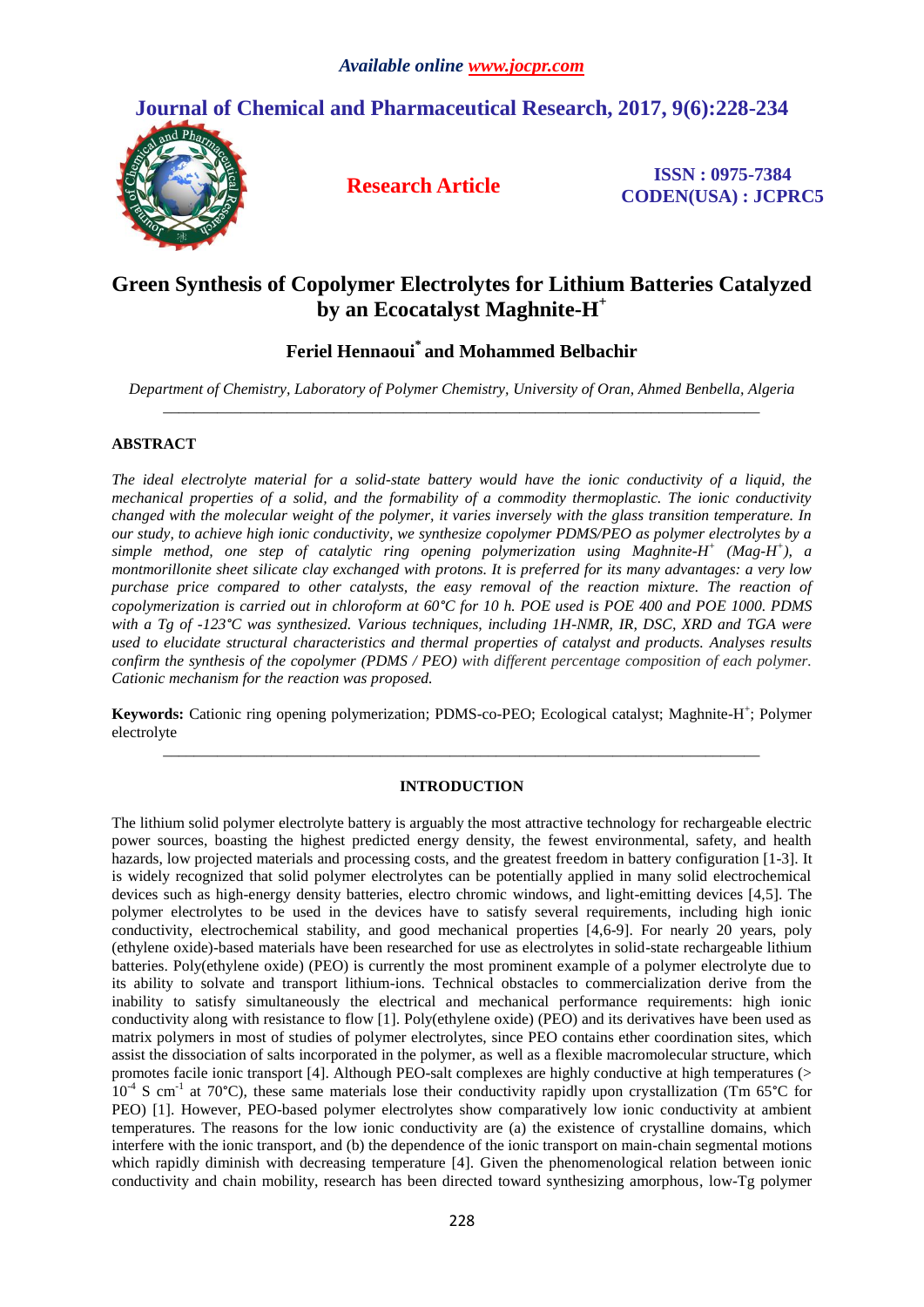electrolytes. Strategies to improve conductivity at ambient temperatures include modified molecular architectures and compositions to preempt crystallization. These approaches have resulted in materials with high conductivities at ambient temperatures [10]. A variety of block copolymers using EO have been synthesized and studied as electrolytes. Typically, the ionic conduction is ensured by one or more blocks of PEO and mechanical strength is provided by a block of a different nature [11,12]. The ideal material for electrolytes should have the ionic conductivity of a liquid, the mechanical properties of a solid, and the forming ability of thermoplastic material [13]. The electric conductivity varies inversely with the glass transition temperature [9], the mobility of the polymer chain is recommended for the conduction of Li+ [13]. PDMS has low glass transition temperature (Tg) and excellent chemical constancy. Polymer electrolytes incorporating polysiloxane and PEO segments were fabricated to achieve satisfactory process ability and high ionic conductivity. Furthermore, it has been reported that PDMS segments tend to segregate the other rest organic moieties due to its low surface energy and poor miscibility [14]. Thermal stability of the polymer electrolyte, at a temperature higher than the lithium melting point (Tm  $+ 180^{\circ}$ C) gives great safety in case of a short-circuit. As regards the mechanical properties, by lowering the polymer thickness, they allow the ohmic drop to be decreased and these batteries to be used commonly between 50 to 80°C without damage. This is required for electrical car application [15].

\_\_\_\_\_\_\_\_\_\_\_\_\_\_\_\_\_\_\_\_\_\_\_\_\_\_\_\_\_\_\_\_\_\_\_\_\_\_\_\_\_\_\_\_\_\_\_\_\_\_\_\_\_\_\_\_\_\_\_\_\_\_\_\_\_\_\_\_\_\_\_\_\_\_\_\_\_\_\_\_\_\_\_\_\_\_\_\_\_\_

PDMS has a Tg of -123°C and a flexible and movable chain. The rotation around the axis Si-O is very easy. View of these properties, the PDMS was chosen in the synthesis of electrolyte to increase it conductivity. PDMS was an attractive candidate, expected to impart conductivities higher than previously attained [14]. In the present work, Algerian Montmorillonite (an ecocatalyst) was used to prepare copolymer PDMS-PEO. An insoluble acidic catalyst is excellent option for environmentally friendly polymerization route.

## **EXPERIMENTAL SECTION**

#### **Materials**

Hexamethylcyclotrisiloxane (D3), Polyethylene glycol and chloroform were purchased from Sigma Aldrich and used as received. Raw-Maghnite: Algerian montmorillonite clay which has been used to prepare Maghnite-H<sup>+</sup>, comes from a quarry located in Maghnia (North West of Algeria) and was supplied by company "ENOF" (Algerian manufacture specialized in the production of non-ferric products and useful substances).



**Scheme 1: Strurture formula of hexamethylcyclotrisiloxane**

# **Preparation of Montmorillonite -H +**

Maghnite- $H^+$  was prepared by a method similar to that described by Yahiaoui et al. [16]. The raw Maghnite is activated with a sulfuric acid solution to give a Maghnite exchanged with protons, called Mag-H<sup>+</sup>. In an Erlenmeyer flask, crushed raw Maghnite (30 g) was dispersed in a volume of distilled water (120 ml). The mixture was stirred using a magnetic stirrer for 2 h at room temperature. Then, a solution of sulfuric acid 0.5 M (100 ml) was added. The solution thus obtained was maintained for two days under stirring. The mineral was filtered off and washed several times with distilled water up to pH 7. After filtration, the Mag-H<sup>+</sup> was dried in an oven for 24 h, at 105°C and was then crushed. The catalyst structure was found by X-ray diffraction (Figure 1**)**.

## **Synthesis of PDMS and PDMS-co-PEO**

PDMS was synthesized by ring-opening polymerization of  $D_3$  in chloroform at 60°C for 8h. Addition of catalyst (Maghnite-H<sup>+</sup>) to the mechanical stirred solution containing  $D_3$  and solvent is 6% by mass. Before use, Mg-H<sup>+</sup> was dried in an oven at 120°C overnight. PDMS obtained has Tg of -124°C, which promotes its use as conductor. PDMS-co-PEO copolymer was synthesized by cationic ring opening polymerization; the reaction is catalyzed by the Maghnite- $H^+(8)$ %). The structural parameters we varied are the molecular weight of PEO and the proportion of (PDMS / PEO) and ( $D_3$  / PEO). This copolymerization is carried out in chloroform at 60°C, by two routes of synthesis: From PDMS + PEO, or directly from PEO and the monomer  $(D_3)$ , according to reactions shown in Scheme 1. Regarding the copolymerization of PDMS + PEO, the two polymers are introduced into the reaction at the same time; while when using the monomer, the latter is stirred magnetically with the catalyst in chloroform for 2 h after this time the PEO is added. The reaction in both cases lasts 24 hours. To purify the resulting copolymer, a mixture of (chloroform + water) is added to the filtrate of the copolymerization reaction in a separating funnel. Two phases are separated; the operation is repeated several times. The lower phase (chloroform) was evaporated in a rotary evaporator. The recovered copolymer was dried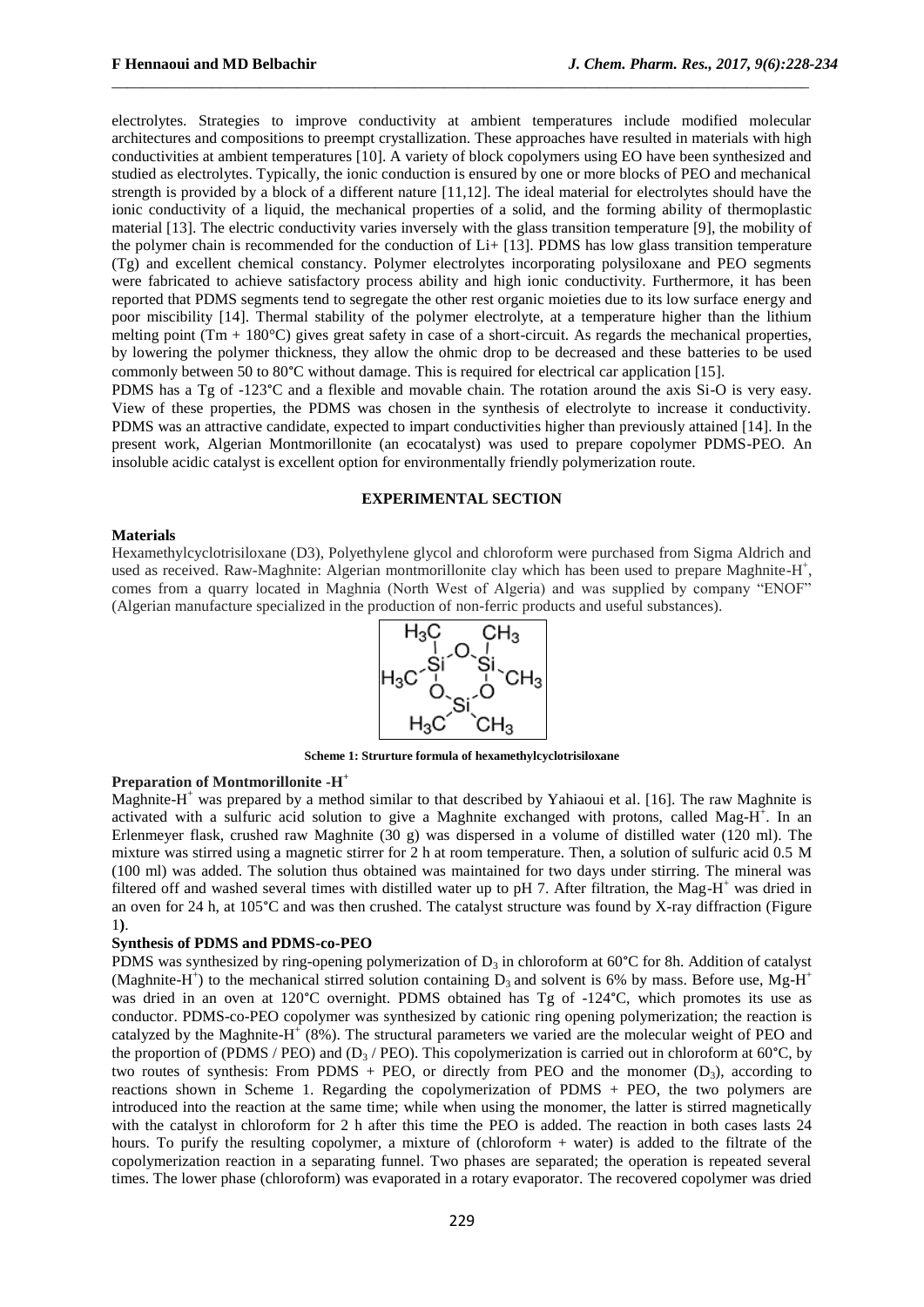and weighed (Figure 2). Polyoxyethylene methacrylate polydimethyl siloxane (POEM - PDMS) electrolytes have been synthesized by radical polymerization by Patrick E et al. [17].

\_\_\_\_\_\_\_\_\_\_\_\_\_\_\_\_\_\_\_\_\_\_\_\_\_\_\_\_\_\_\_\_\_\_\_\_\_\_\_\_\_\_\_\_\_\_\_\_\_\_\_\_\_\_\_\_\_\_\_\_\_\_\_\_\_\_\_\_\_\_\_\_\_\_\_\_\_\_\_\_\_\_\_\_\_\_\_\_\_\_



**Figure 1: Scheme of synthesis of PDMS-co-PEO**



**Figure 2: Scheme of synthesis of POEM-g-PDMS**

## **RESULTS AND DISCUSSION**

#### **Structural Analyses**

The chemical structure of the products was determined by:

<sup>1</sup>H nuclear magnetic resonance (NMR) measurements, carried out on a 300 MHz avance Bruker NMR Spectrometer. Fourier transforms infrared spectroscopy (FTIR) analyses, obtained between 900 and 4000 cm<sup>-1</sup> on FT-IR-Spectroscopy Alpha-P ATR Bruker. The TGA curves were recorded using a thermogravimetric instrument Type TGA Q500 V6.4 Build 193. X-ray diffraction (XRD) (Figure 3), for Mag-H<sup>+</sup>, obtained on D8 Advance Bruker AXS X-ray diffractometer. DSC measurements, carried out on Netzsch DSC 204 F1 Phonix 240-12-010-L, according to the following program: the specimens were heated at a rate of 10°C /min from - 140°C to 30°C.

# **Characterization of Maghnite-H +**

The difference between raw Maghnite and Maghnite-H<sup>+</sup> is in the basal spacing  $(d_{001})$ , which is calculated from XRD patterns, applying Bragg equation (  $2d\sin\theta = n \cdot \lambda$  ).

 $d_{001}$  raw Maghnite = 11.45 Å,  $d_{001}$  Maghnite-H<sup>+</sup> = 15.5 Å (Figure 2).

The thermal characterizations of Magh-H<sup>+</sup> include thermogravimetric analysis (TGA). Figure 4 shows the weight losses (%) versus temperature (°C) curves for pure Maghnite-H<sup>+</sup>. TGA of pure Maghnite-H<sup>+</sup> shows three stages of weight loss. The first weight loss in Mag-H<sup>+</sup> below 200°C is a result of the loss of water to the interleaved surface. The second weight loss around 500°C corresponds to the loss in residual water. Beyond 500°C is associated with the dehydroxylation of silicate structure.



**Figure 3: XRD patterns of the clay (Mag-H+)**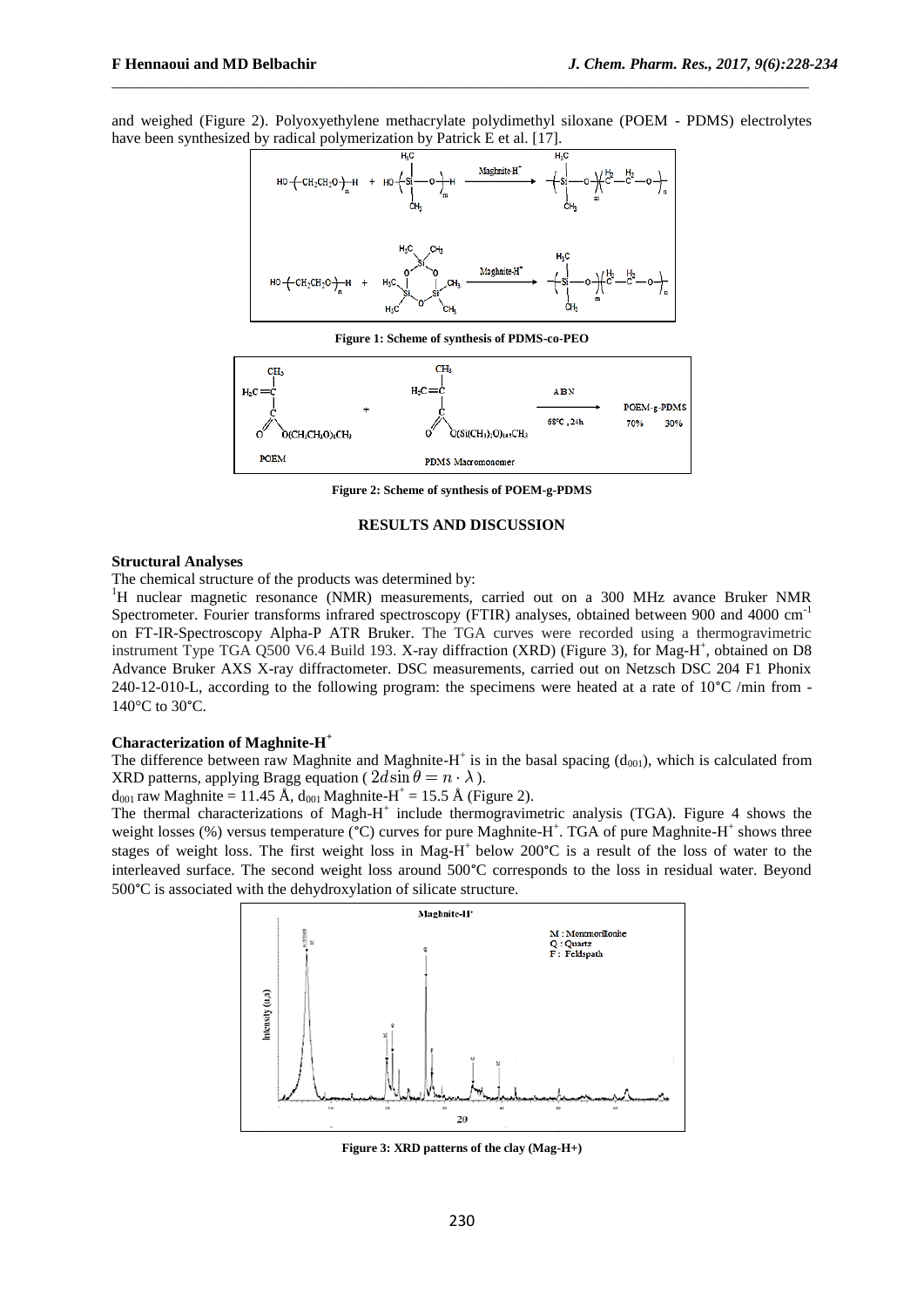

\_\_\_\_\_\_\_\_\_\_\_\_\_\_\_\_\_\_\_\_\_\_\_\_\_\_\_\_\_\_\_\_\_\_\_\_\_\_\_\_\_\_\_\_\_\_\_\_\_\_\_\_\_\_\_\_\_\_\_\_\_\_\_\_\_\_\_\_\_\_\_\_\_\_\_\_\_\_\_\_\_\_\_\_\_\_\_\_\_\_

**Figure 4: TGA curves of a Maghnite–H+ obtained in nitrogen atmosphere at heating rate of 10°C/min**

### **Characterization of Products**

The aim of this research is the synthesis of a copolymer used as electrolyte in lithium-polymer battery, by one step; using an ecological, economic and especially a very efficient catalyst in the ring opening polymerization.

The FTIR spectrum of copolymer (PDMS-co-PEO) is shown in Figure 5, the bands characteristic of polydimethylsiloxane were observed. Vibration modes involving only the methyl groups: the stretching modes θ  $(CH)$  formed a whole between 2905 and 2962 cm<sup>-1</sup>, while the vibration modes corresponding to the deformation  $\delta$  (CH<sub>3</sub>) were centered at 1414 cm<sup>-1</sup>. Modes elongation  $\theta$  (SiOSi) in the form of an intense peak accompanied by a shouldering appeared between 1008 and 1078 cm<sup>-1</sup>. Absorption bands involving Si-C bonds with an intense band is observed at 789 cm<sup>-1</sup> due to the deformation (rocking) Si-CH<sub>3</sub>. Stretching band at 868 cm<sup>-1</sup> and a significant band at 1258 cm<sup>-1</sup> corresponding to a vibration C-C (bending). The C-C-O bonds are determined at 1083 cm<sup>-1</sup>. The C-OH bond is observed at 1257 cm<sup>-1</sup> and terminal OH group at 3430 cm<sup>-1</sup>. In order to accurately characterize the microstructure of each copolymers (proportion of each block),  $H<sup>1</sup>$  NMR analyzes were performed. NMR spectra obtained for the copolymers PDMS / PEO are shown in Figures 6 and 7. The peaks at 0 ppm denote  $CH_3$  of PDMS; the peaks at 3.2-3.8 denote  $CH_2$  of PEO the same results were obtained by Dae-Won Chung et al. [18]. <sup>1</sup>H NMR and IR spectra confirmed the synthesis of PDMS-PEO copolymer.

In NMR spectrum of PEO, the peak corresponding to OH group appears after the peak of the two  $CH_2$  groups of repeat unit, the thing that is reversed in our spectrum. This is explained by the attractor effect of Si-O of the OH group, confirming that the synthesized product is the copolymer PDMS-co-PEO. A thermogram of PDMS is represented in Figure 8. It has been shown that high molar mass linear PDMS polymers are highly crystalline and show an exothermal crystalline formation (cold crystallization  $T_c$ ) and an additional crystallization exotherm;  $(T_c^*)$  situated just between the two melting peaks;  $(T_{m1}$  and  $T_{m2})$  in overall agreement with literature values [19,20]. The two melting peaks correspond to two different types of crystals. It is considered that the cold crystallization corresponds to a recrystallization of metastable crystals, which finally melt at the higher melting temperature  $T_{m2}$  while the peak at  $T_{m2}$  corresponded to the melt of the less perfect crystals formed during cooling. Glass transition (Tg) is found at -124°C, knowing that the electrical conductivity varies inversely with the glass transition temperature, which promotes the PDMS to be used in electrolytes.



**Figure 5: FTIR Spectra of copolymer (PDMS-PEO)**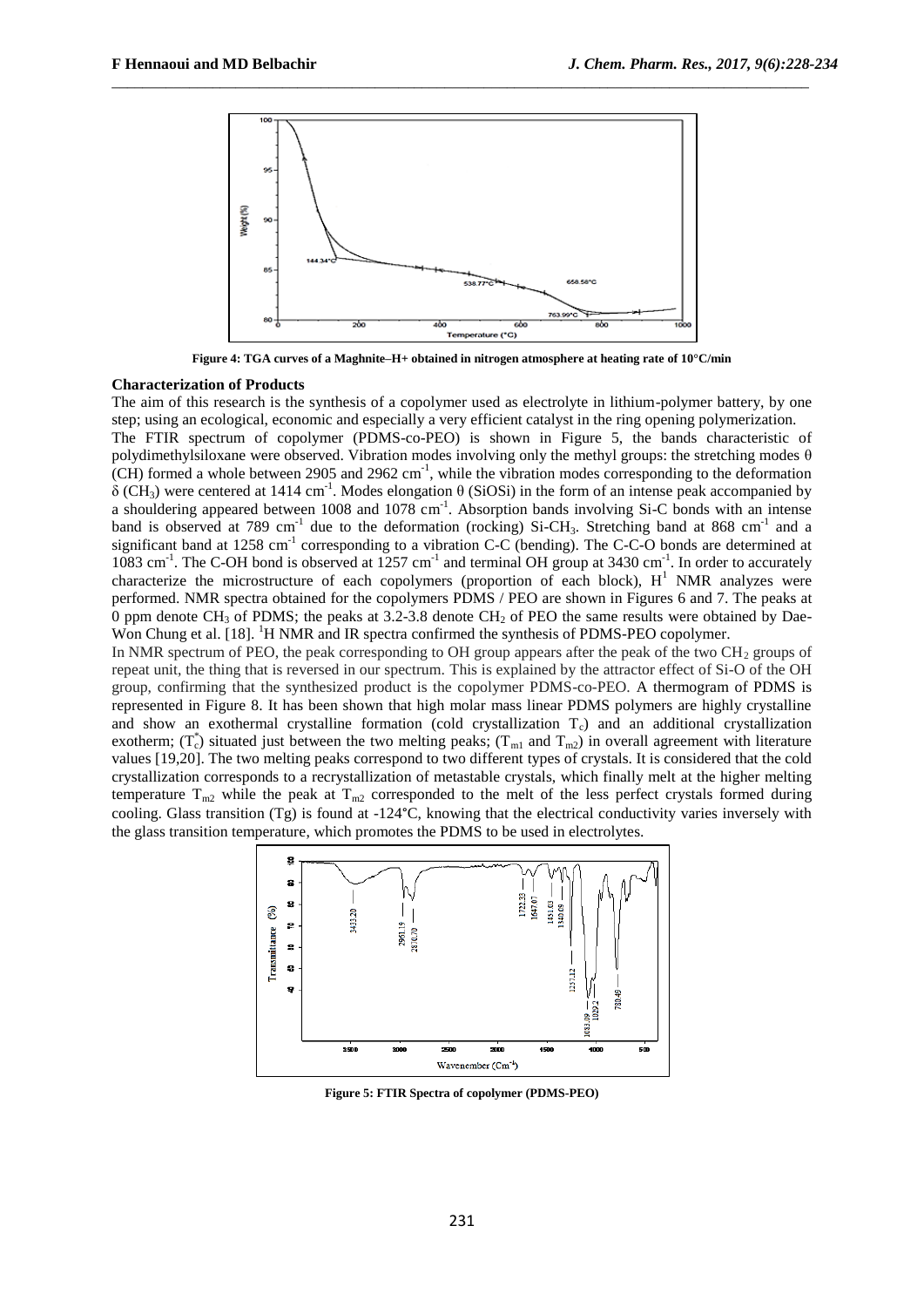

\_\_\_\_\_\_\_\_\_\_\_\_\_\_\_\_\_\_\_\_\_\_\_\_\_\_\_\_\_\_\_\_\_\_\_\_\_\_\_\_\_\_\_\_\_\_\_\_\_\_\_\_\_\_\_\_\_\_\_\_\_\_\_\_\_\_\_\_\_\_\_\_\_\_\_\_\_\_\_\_\_\_\_\_\_\_\_\_\_\_

**Figure 6: <sup>1</sup>H-NMR spectrum of copolymer (PDMS-PEO) (initial weight ratio D3/PEO (20/1)**



**Figure 7: <sup>1</sup>H-NMR spectrum of copolymer (PDMS-PEO) (initial weight ratio PDMS/PEO: 1/1/)**



**Figure 8: DSC thermogram of PDMS obtained at a heating rate of 10°C min-1 , cooling rate 10°C min-1**

## **Calculation of Chemical Composition of the Copolymers Obtained**

Chemical composition of the copolymers was determined from the peak area of NMR spectrum. Summarizes the chemical composition of PDMS / PEO copolymers synthesized. Calculations are performed using the following method: A1 and A2 the integrals of the NMR peaks at 0 and 3.2-3.8 ppm respectively, X and Y the number of PDMS and PEO [repeating unit](http://context.reverso.net/traduction/anglais-francais/a+repeating+unit) respectively. M1, M2 the corresponding masses of PDMS and PEO repeating unit. A1 is the area of methyl protons of PDMS (6X protons)

A2 is the area of  $CH<sub>2</sub>$  protons of the PEO (4Y protons).

We can deduce:

 $A1=6X \Rightarrow X=A1/6 A2=4Z \Rightarrow Z=A2/4$ 

The proportions of each block are defined as follows:

% PDMS = M1/ (M1+M2) avec M1 = 74X % PEO = M2/(M1+ M2) avec M2 = 44Y

We deduce the following equations:

% PDMS = 
$$
\frac{\frac{74}{6} \text{ A1}}{\frac{74}{6} \text{ A1} + \frac{44}{4} \text{ A2}}
$$
% PEO =  $\frac{\frac{58}{4} \text{ A1}}{\frac{74}{6} \text{ A1} + \frac{44}{4} \text{ A2}}$ 

According to the results of Figures 9-11, PDMS-co-PEO copolymers can be synthesized with different percentage composition of each polymer, depending on the conditions of use of this copolymer as electrolyte.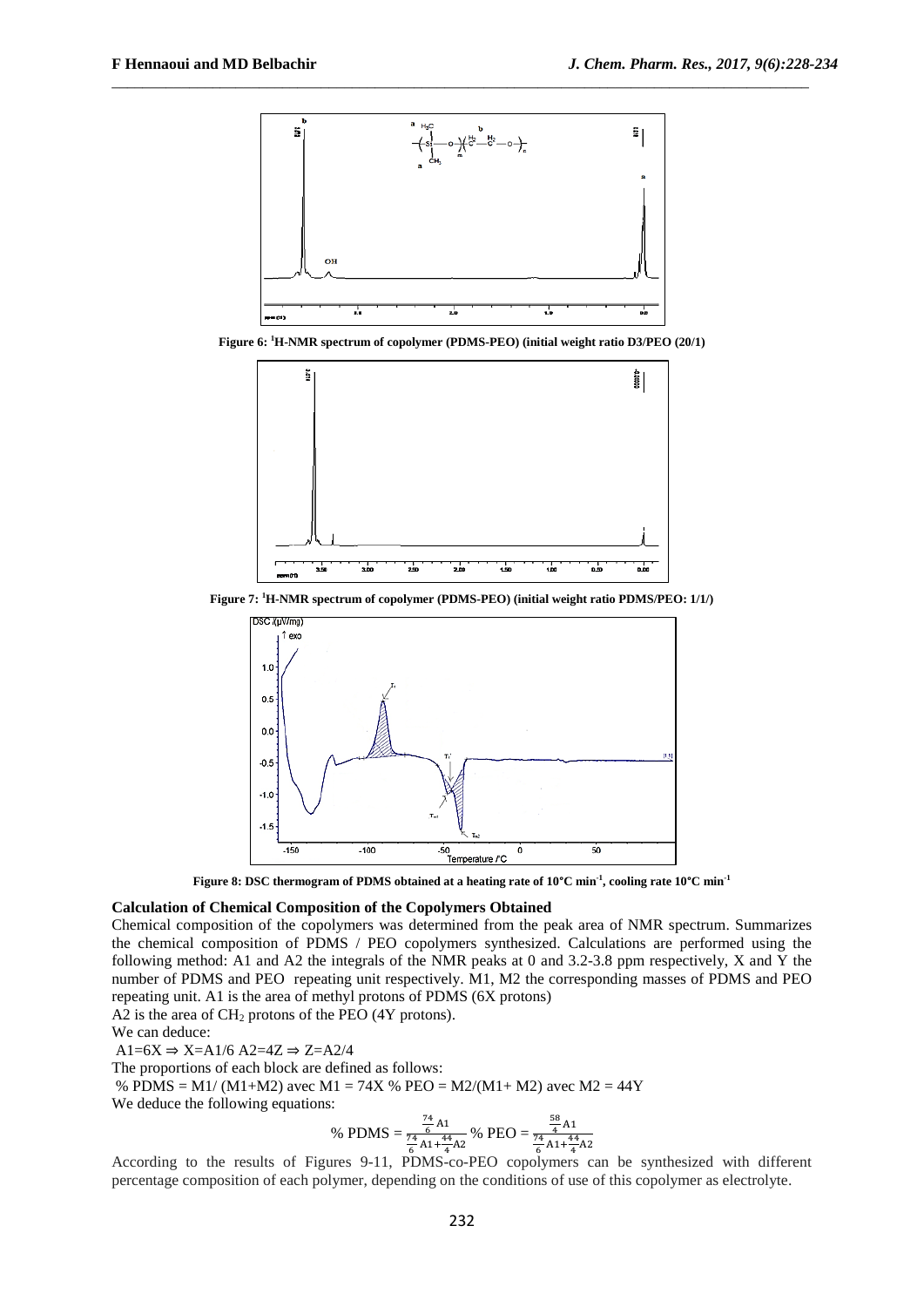

\_\_\_\_\_\_\_\_\_\_\_\_\_\_\_\_\_\_\_\_\_\_\_\_\_\_\_\_\_\_\_\_\_\_\_\_\_\_\_\_\_\_\_\_\_\_\_\_\_\_\_\_\_\_\_\_\_\_\_\_\_\_\_\_\_\_\_\_\_\_\_\_\_\_\_\_\_\_\_\_\_\_\_\_\_\_\_\_\_\_

**Figure 9: Chemical composition of the copolymers (PDMS-PEO) synthesized from PEO 400**



**Figure 10: Chemical composition of the copolymers (PDMS-PEO) synthesized from PEO1000 + D3**



**Figure 11: Chemical composition of the copolymers (PDMS-PEO) synthesized from PEO 1000 + PDMS**

# **Mechanism of Copolymerization**

Copolymerization mechanism is proposed in Figure 12.



**Figure 12: Mechanism of copolymerization PDMS-PEO**

### **CONCLUSION**

The efficiency of clay (Maghnite-H<sup>+</sup>) prepared and used us an ecological catalyst was confirmed. we have succeeded the cationic ring opening polymerization of Polydimethylsiloxane with polyethylene oxide. PDMS-PEO copolymers were synthesized in solution at 60°C. FTIR spectrum confirmed the existence of characteristic